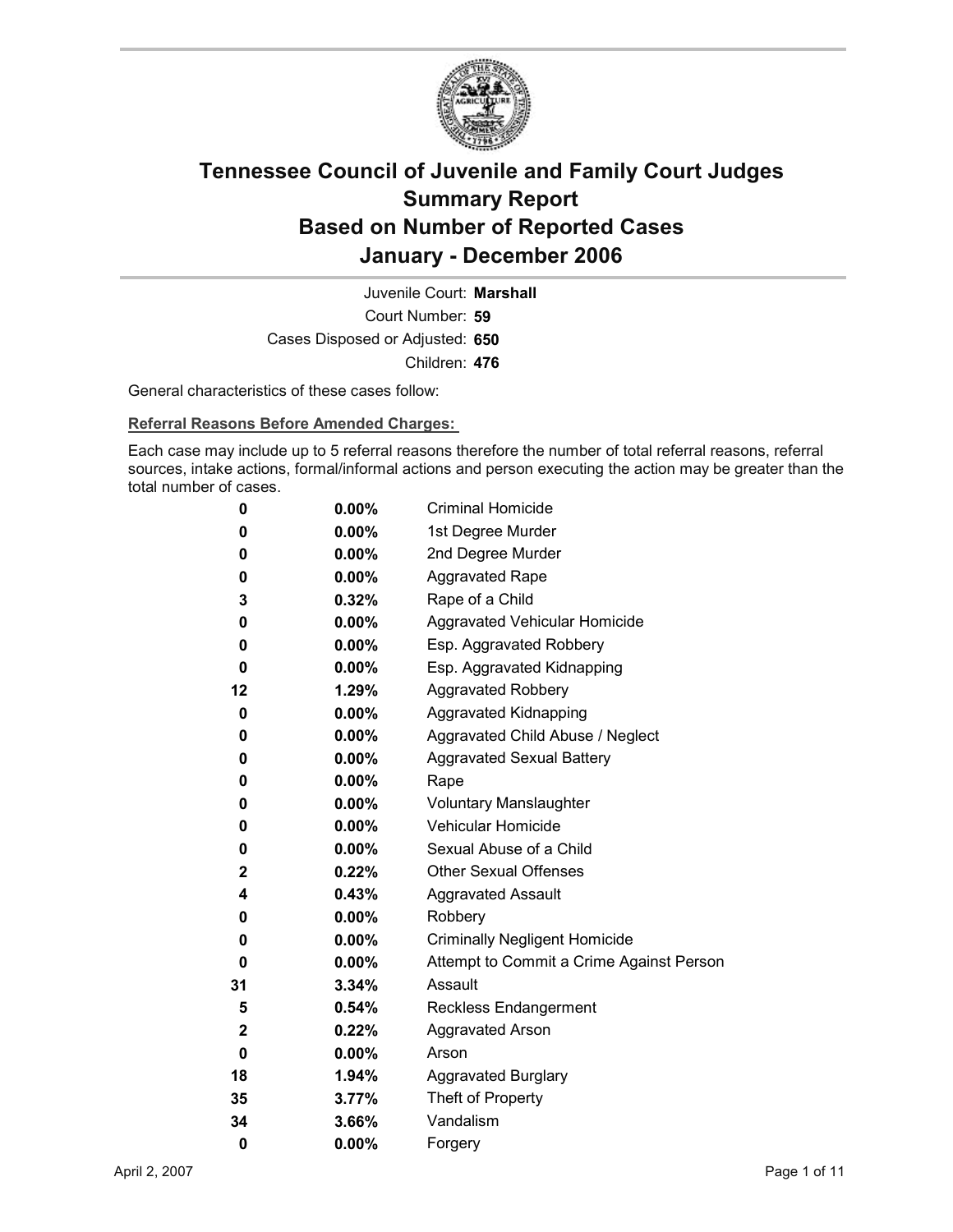

Court Number: **59** Juvenile Court: **Marshall** Cases Disposed or Adjusted: **650** Children: **476**

#### **Referral Reasons Before Amended Charges:**

Each case may include up to 5 referral reasons therefore the number of total referral reasons, referral sources, intake actions, formal/informal actions and person executing the action may be greater than the total number of cases.

| 1            | 0.11%    | <b>Worthless Checks</b>                                     |
|--------------|----------|-------------------------------------------------------------|
| 0            | $0.00\%$ | Illegal Possession / Fraudulent Use of Credit / Debit Cards |
| 12           | 1.29%    | <b>Burglary</b>                                             |
| 0            | $0.00\%$ | Unauthorized Use of a Vehicle                               |
| 0            | $0.00\%$ | <b>Cruelty to Animals</b>                                   |
| 3            | 0.32%    | Sale of Controlled Substances                               |
| 13           | 1.40%    | <b>Other Drug Offenses</b>                                  |
| 27           | 2.91%    | Possession of Controlled Substances                         |
| $\mathbf{2}$ | 0.22%    | <b>Criminal Attempt</b>                                     |
| 4            | 0.43%    | Carrying Weapons on School Property                         |
| 0            | $0.00\%$ | Unlawful Carrying / Possession of a Weapon                  |
| 4            | 0.43%    | <b>Evading Arrest</b>                                       |
| 3            | 0.32%    | Escape                                                      |
| $\mathbf{2}$ | $0.22\%$ | Driving Under Influence (DUI)                               |
| 17           | 1.83%    | Possession / Consumption of Alcohol                         |
| 1            | 0.11%    | Resisting Stop, Frisk, Halt, Arrest or Search               |
| 0            | $0.00\%$ | <b>Aggravated Criminal Trespass</b>                         |
| 3            | 0.32%    | Harassment                                                  |
| 0            | $0.00\%$ | Failure to Appear                                           |
| 3            | 0.32%    | Filing a False Police Report                                |
| 1            | 0.11%    | Criminal Impersonation                                      |
| 26           | 2.80%    | <b>Disorderly Conduct</b>                                   |
| $\mathbf{2}$ | 0.22%    | <b>Criminal Trespass</b>                                    |
| 4            | 0.43%    | Public Intoxication                                         |
| 0            | $0.00\%$ | Gambling                                                    |
| 317          | 34.12%   | <b>Traffic</b>                                              |
| $\mathbf{2}$ | 0.22%    | <b>Local Ordinances</b>                                     |
| 0            | $0.00\%$ | Violation of Wildlife Regulations                           |
| 0            | $0.00\%$ | Contempt of Court                                           |
| 45           | 4.84%    | <b>Violation of Probation</b>                               |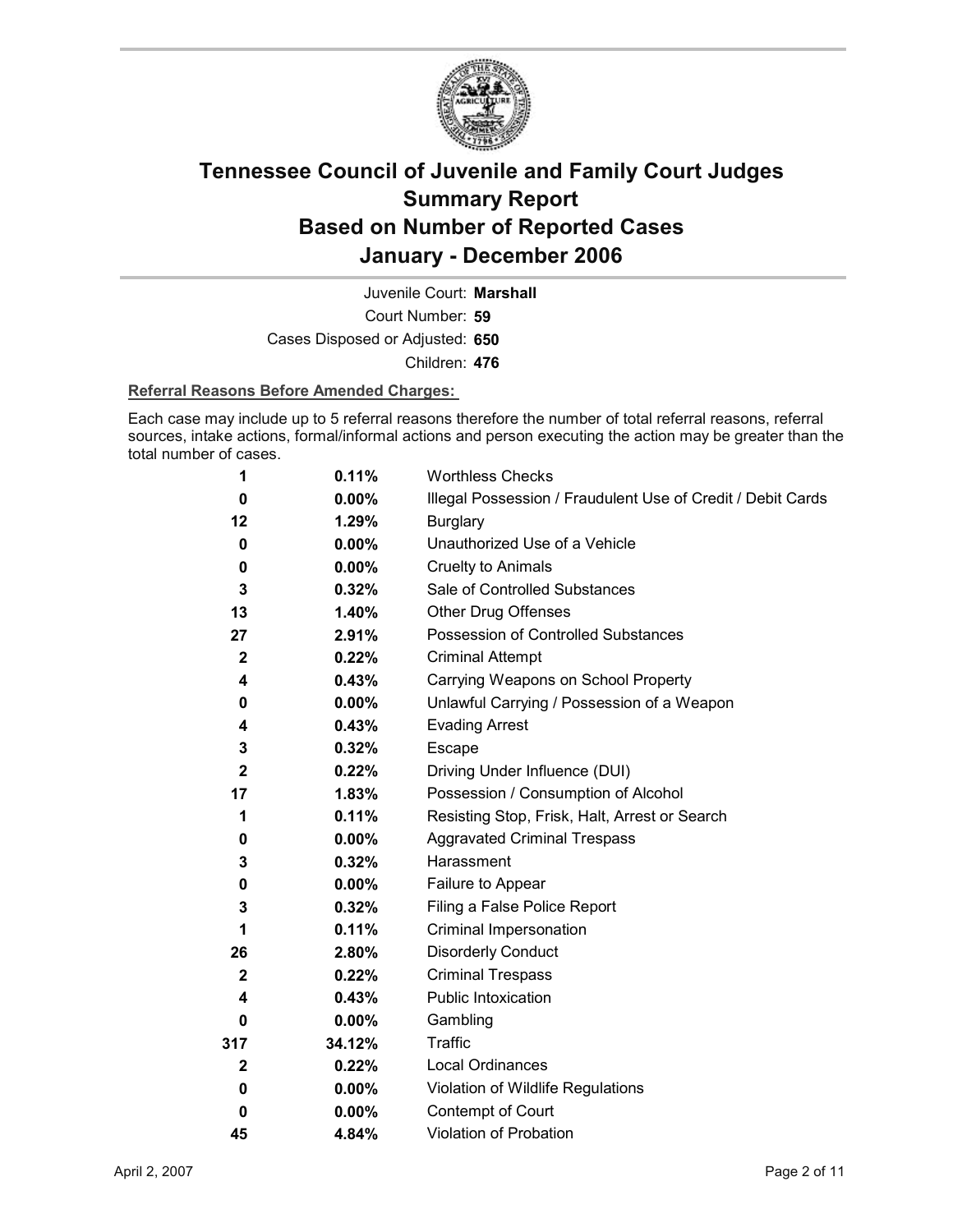

Court Number: **59** Juvenile Court: **Marshall** Cases Disposed or Adjusted: **650** Children: **476**

### **Referral Reasons Before Amended Charges:**

Each case may include up to 5 referral reasons therefore the number of total referral reasons, referral sources, intake actions, formal/informal actions and person executing the action may be greater than the total number of cases.

| 929         | 100.00%  | <b>Total Referrals</b>                 |
|-------------|----------|----------------------------------------|
| 108         | 11.63%   | Other                                  |
| 0           | $0.00\%$ | <b>Consent to Marry</b>                |
| 0           | $0.00\%$ | <b>Request for Medical Treatment</b>   |
| 0           | $0.00\%$ | <b>Child Support</b>                   |
| $\mathbf 2$ | 0.22%    | Paternity / Legitimation               |
| 3           | 0.32%    | Visitation                             |
| 33          | 3.55%    | Custody                                |
| $\bf{0}$    | $0.00\%$ | <b>Foster Care Review</b>              |
| 0           | 0.00%    | <b>Administrative Review</b>           |
| 0           | $0.00\%$ | <b>Judicial Review</b>                 |
| 0           | 0.00%    | Violation of Informal Adjustment       |
| 0           | 0.00%    | <b>Violation of Pretrial Diversion</b> |
| 1           | 0.11%    | <b>Termination of Parental Rights</b>  |
| 44          | 4.74%    | Dependency / Neglect                   |
| $\bf{0}$    | $0.00\%$ | <b>Physically Abused Child</b>         |
| 0           | 0.00%    | Sexually Abused Child                  |
| 0           | 0.00%    | Violation of Curfew                    |
| 1           | 0.11%    | Violation of a Valid Court Order       |
| 25          | 2.69%    | Possession of Tobacco Products         |
| 4           | 0.43%    | Out-of-State Runaway                   |
| 18          | 1.94%    | In-State Runaway                       |
| 32          | 3.44%    | Truancy                                |
| 16          | 1.72%    | <b>Unruly Behavior</b>                 |
| 4           | 0.43%    | Violation of Aftercare                 |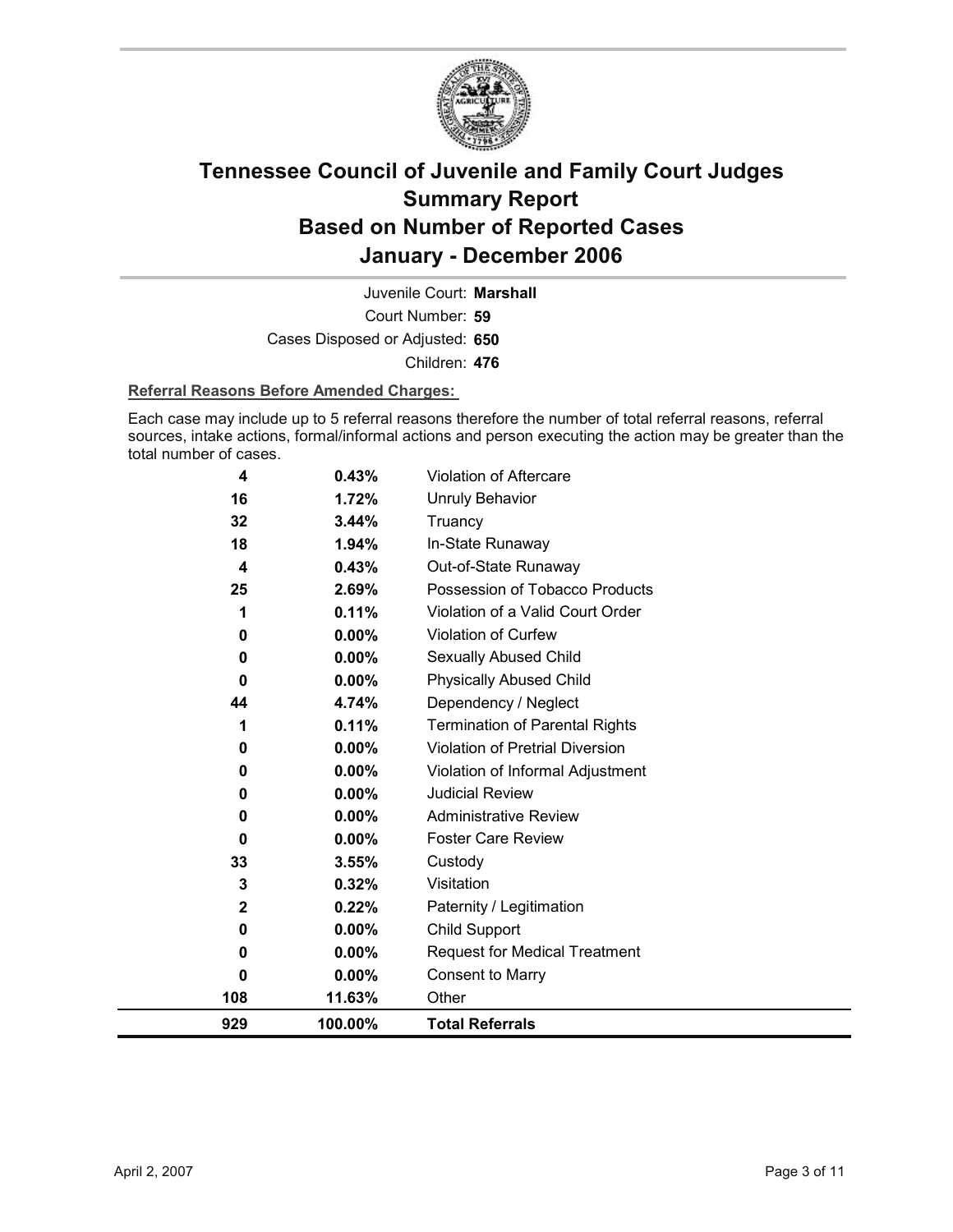

| Juvenile Court: Marshall        |         |                                   |
|---------------------------------|---------|-----------------------------------|
| Court Number: 59                |         |                                   |
| Cases Disposed or Adjusted: 650 |         |                                   |
|                                 |         | Children: 476                     |
| <b>Referral Sources: 1</b>      |         |                                   |
| 581                             | 62.54%  | Law Enforcement                   |
| 47                              | 5.06%   | Parents                           |
| 34                              | 3.66%   | Relatives                         |
| 9                               | 0.97%   | Self                              |
| 101                             | 10.87%  | School                            |
| $\bf{0}$                        | 0.00%   | <b>CSA</b>                        |
| 27                              | 2.91%   | <b>DCS</b>                        |
| 0                               | 0.00%   | Other State Department            |
| 1                               | 0.11%   | <b>District Attorney's Office</b> |
| 46                              | 4.95%   | <b>Court Staff</b>                |
| 15                              | 1.61%   | Social Agency                     |
| 27                              | 2.91%   | <b>Other Court</b>                |
| 14                              | 1.51%   | Victim                            |
| 18                              | 1.94%   | Child & Parent                    |
| 0                               | 0.00%   | Hospital                          |
| 0                               | 0.00%   | Unknown                           |
| 9                               | 0.97%   | Other                             |
| 929                             | 100.00% | <b>Total Referral Sources</b>     |

### **Age of Child at Referral: 2**

| 476 | 100.00%               | <b>Total Child Count</b> |
|-----|-----------------------|--------------------------|
|     | $0.00\%$<br>0         | Unknown / Not Reported   |
|     | $\mathbf{2}$<br>0.42% | Ages 19 and Over         |
| 161 | 33.82%                | Ages 17 through 18       |
| 191 | 40.13%                | Ages 15 through 16       |
|     | 12.18%<br>58          | Ages 13 through 14       |
|     | 3.99%<br>19           | Ages 11 through 12       |
|     | 9.45%<br>45           | Ages 10 and Under        |
|     |                       |                          |

<sup>1</sup> If different than number of Referral Reasons (929), verify accuracy of your court's data.

<sup>2</sup> One child could be counted in multiple categories, verify accuracy of your court's data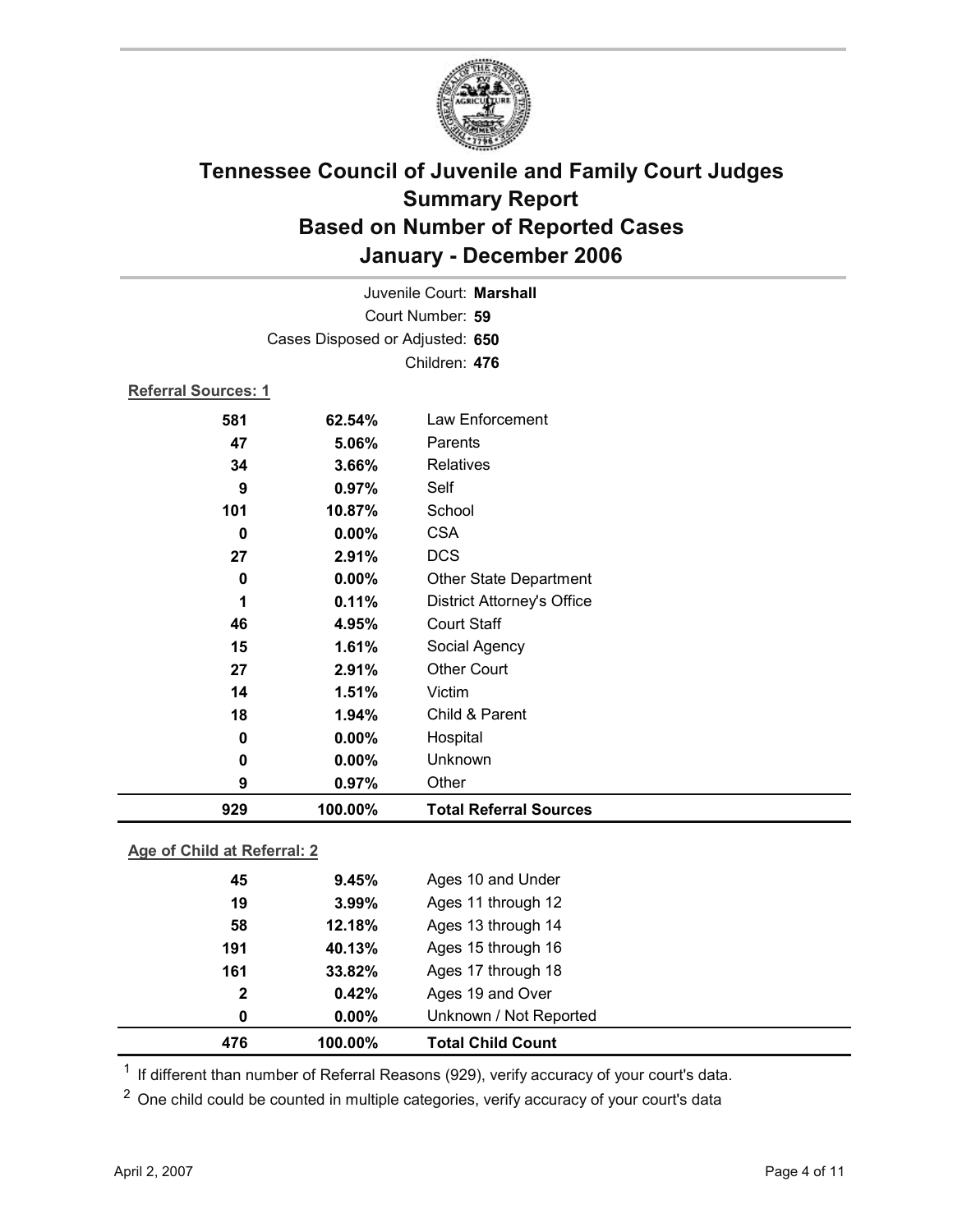

| Juvenile Court: Marshall                |                                 |                          |  |  |
|-----------------------------------------|---------------------------------|--------------------------|--|--|
| Court Number: 59                        |                                 |                          |  |  |
|                                         | Cases Disposed or Adjusted: 650 |                          |  |  |
|                                         |                                 | Children: 476            |  |  |
| Sex of Child: 1                         |                                 |                          |  |  |
| 306                                     | 64.29%                          | Male                     |  |  |
| 170                                     | 35.71%                          | Female                   |  |  |
| $\mathbf 0$                             | 0.00%                           | Unknown                  |  |  |
| 476                                     | 100.00%                         | <b>Total Child Count</b> |  |  |
| Race of Child: 1                        |                                 |                          |  |  |
| 385                                     | 80.88%                          | White                    |  |  |
| 67                                      | 14.08%                          | African American         |  |  |
| 0                                       | 0.00%                           | <b>Native American</b>   |  |  |
| 0                                       | 0.00%                           | Asian                    |  |  |
| 16                                      | 3.36%                           | Mixed                    |  |  |
| 8                                       | 1.68%                           | Unknown                  |  |  |
| 476                                     | 100.00%                         | <b>Total Child Count</b> |  |  |
| <b>Hispanic Origin: 1</b>               |                                 |                          |  |  |
| 31                                      | 6.51%                           | Yes                      |  |  |
| 444                                     | 93.28%                          | No                       |  |  |
| 1                                       | 0.21%                           | Unknown                  |  |  |
| 476                                     | 100.00%                         | <b>Total Child Count</b> |  |  |
| <b>School Enrollment of Children: 1</b> |                                 |                          |  |  |
| 401                                     | 84.24%                          | Yes                      |  |  |
| 64                                      | 13.45%                          | No                       |  |  |
| 11                                      | 2.31%                           | Unknown                  |  |  |
| 476                                     | 100.00%                         | <b>Total Child Count</b> |  |  |

 $1$  One child could be counted in multiple categories, verify accuracy of your court's data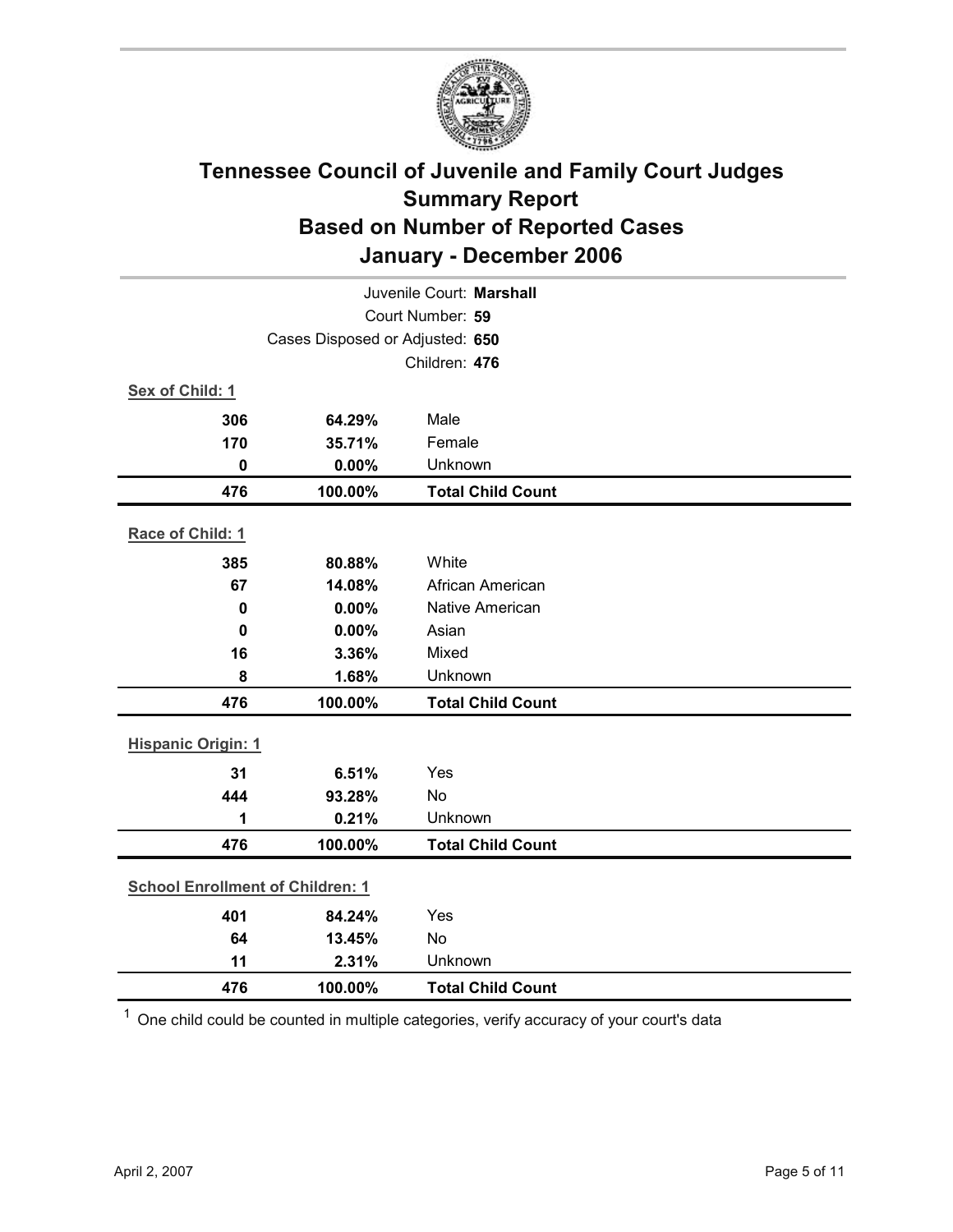

Court Number: **59** Juvenile Court: **Marshall** Cases Disposed or Adjusted: **650** Children: **476**

**Living Arrangement of Child at Time of Referral: 1**

| 476 | 100.00%  | <b>Total Child Count</b>     |
|-----|----------|------------------------------|
| 9   | 1.89%    | Other                        |
| 9   | 1.89%    | Unknown                      |
| 5   | 1.05%    | Independent                  |
| 0   | $0.00\%$ | In an Institution            |
| 0   | $0.00\%$ | In a Residential Center      |
| 15  | 3.15%    | In a Group Home              |
| 6   | 1.26%    | With Foster Family           |
| 1   | 0.21%    | <b>With Adoptive Parents</b> |
| 55  | 11.55%   | <b>With Relatives</b>        |
| 42  | 8.82%    | With Father                  |
| 157 | 32.98%   | With Mother                  |
| 42  | 8.82%    | With Mother and Stepfather   |
| 12  | 2.52%    | With Father and Stepmother   |
| 123 | 25.84%   | With Both Biological Parents |
|     |          |                              |

### **Type of Detention: 2**

| 650 | 100.00%  | <b>Total Detention Count</b> |  |
|-----|----------|------------------------------|--|
| 0   | $0.00\%$ | Other                        |  |
| 622 | 95.69%   | Does Not Apply               |  |
| 0   | $0.00\%$ | <b>Unknown</b>               |  |
| 0   | $0.00\%$ | <b>Psychiatric Hospital</b>  |  |
| 1   | 0.15%    | Jail - No Separation         |  |
| 0   | $0.00\%$ | Jail - Partial Separation    |  |
| 0   | $0.00\%$ | Jail - Complete Separation   |  |
| 27  | 4.15%    | Juvenile Detention Facility  |  |
| 0   | $0.00\%$ | Non-Secure Placement         |  |
|     |          |                              |  |

 $<sup>1</sup>$  One child could be counted in multiple categories, verify accuracy of your court's data</sup>

 $2$  If different than number of Cases (650) verify accuracy of your court's data.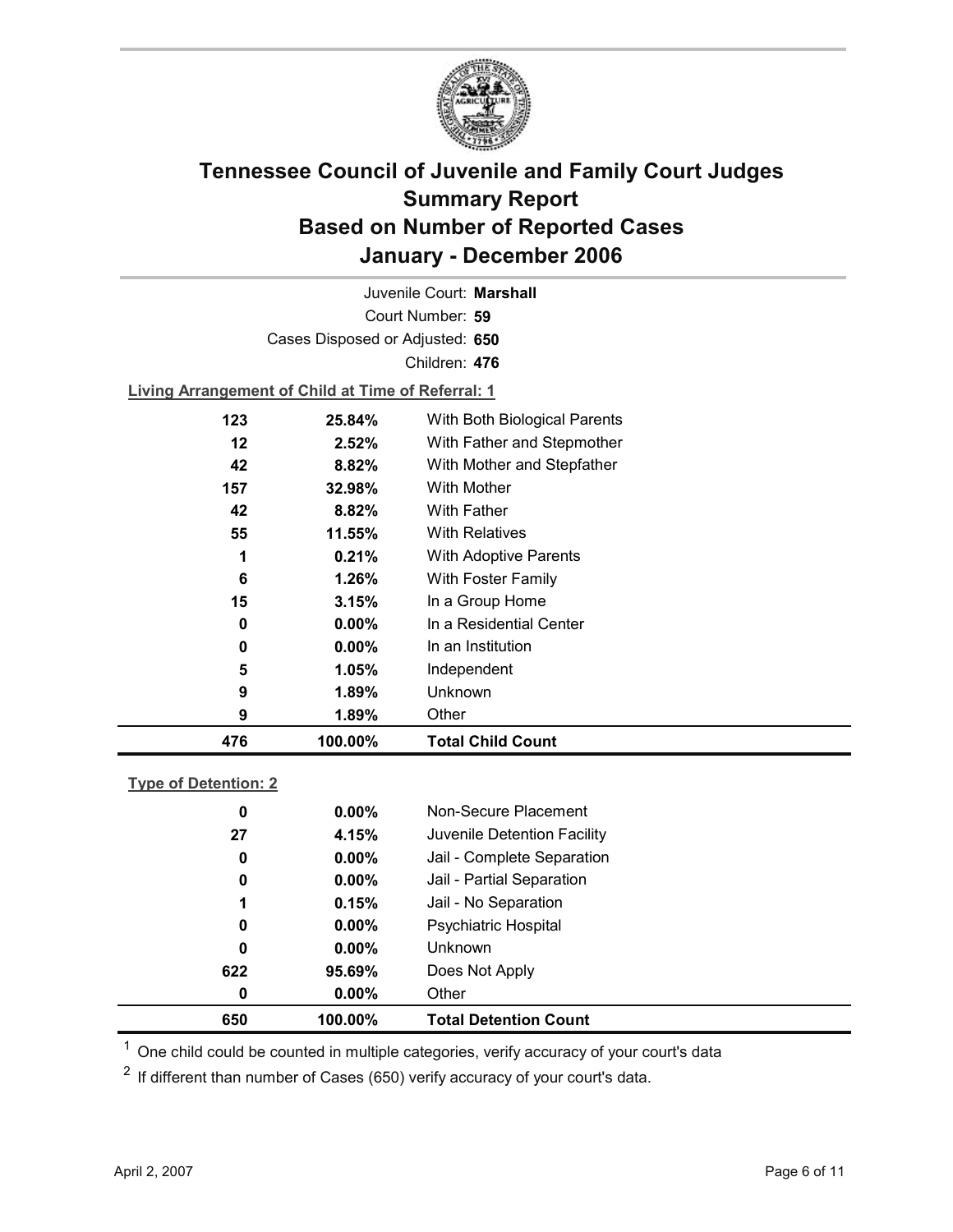

| Juvenile Court: Marshall |                                                    |                                     |  |  |
|--------------------------|----------------------------------------------------|-------------------------------------|--|--|
|                          | Court Number: 59                                   |                                     |  |  |
|                          | Cases Disposed or Adjusted: 650                    |                                     |  |  |
|                          |                                                    | Children: 476                       |  |  |
|                          | <b>Placement After Secure Detention Hearing: 1</b> |                                     |  |  |
| 12                       | 1.85%<br>Returned to Prior Living Arrangement      |                                     |  |  |
| 8                        | 1.23%                                              | Juvenile Detention Facility         |  |  |
| 0                        | $0.00\%$                                           | Jail                                |  |  |
| 1                        | 0.15%                                              | Shelter / Group Home                |  |  |
| 2                        | 0.31%                                              | <b>Foster Family Home</b>           |  |  |
| 0                        | 0.00%                                              | Psychiatric Hospital                |  |  |
| 0                        | $0.00\%$                                           | Unknown / Not Reported              |  |  |
| 622                      | 95.69%                                             | Does Not Apply                      |  |  |
| 5                        | 0.77%                                              | Other                               |  |  |
|                          |                                                    |                                     |  |  |
| 650                      | 100.00%                                            | <b>Total Placement Count</b>        |  |  |
|                          |                                                    |                                     |  |  |
| <b>Intake Actions: 2</b> |                                                    |                                     |  |  |
| 482                      | 51.88%                                             | <b>Petition Filed</b>               |  |  |
| 48                       | 5.17%                                              | <b>Motion Filed</b>                 |  |  |
| 365                      | 39.29%                                             | <b>Citation Processed</b>           |  |  |
| $\bf{0}$                 | $0.00\%$                                           | Notification of Paternity Processed |  |  |
| 0                        | $0.00\%$                                           | Scheduling of Judicial Review       |  |  |
| 0                        | 0.00%                                              | Scheduling of Administrative Review |  |  |
| 0                        | 0.00%                                              | Scheduling of Foster Care Review    |  |  |
| 0                        | $0.00\%$                                           | Unknown                             |  |  |
| 0                        | $0.00\%$                                           | Does Not Apply                      |  |  |
| 34<br>929                | 3.66%<br>100.00%                                   | Other<br><b>Total Intake Count</b>  |  |  |

 $1$  If different than number of Cases (650) verify accuracy of your court's data.

 $2$  If different than number of Referral Reasons (929), verify accuracy of your court's data.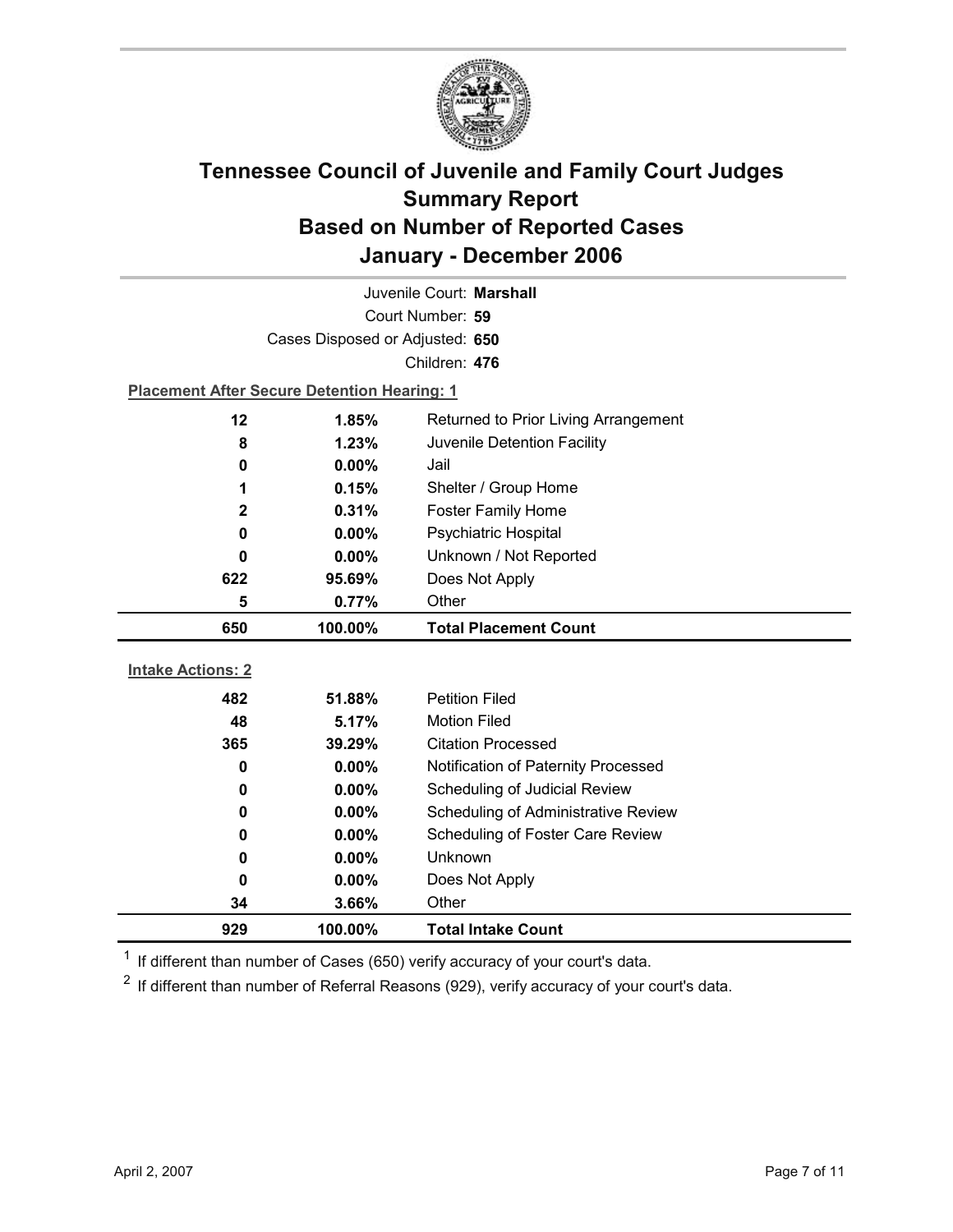

Court Number: **59** Juvenile Court: **Marshall** Cases Disposed or Adjusted: **650** Children: **476**

### **Last Grade Completed by Child: 1**

| <b>Enrolled in Special Education: 1</b> |         |                              |  |
|-----------------------------------------|---------|------------------------------|--|
| 476                                     | 100.00% | <b>Total Child Count</b>     |  |
| $\bf{0}$                                | 0.00%   | Other                        |  |
| 25                                      | 5.25%   | Unknown                      |  |
| $\bf{0}$                                | 0.00%   | <b>Never Attended School</b> |  |
| 7                                       | 1.47%   | Graduated                    |  |
| 3                                       | 0.63%   | <b>GED</b>                   |  |
| 0                                       | 0.00%   | Non-Graded Special Ed        |  |
| $\mathbf 0$                             | 0.00%   | 12th Grade                   |  |
| 57                                      | 11.97%  | 11th Grade                   |  |
| 121                                     | 25.42%  | 10th Grade                   |  |
| 95                                      | 19.96%  | 9th Grade                    |  |
| 58                                      | 12.18%  | 8th Grade                    |  |
| 27                                      | 5.67%   | 7th Grade                    |  |
| 25                                      | 5.25%   | 6th Grade                    |  |
| 15                                      | 3.15%   | 5th Grade                    |  |
| $\mathbf{2}$                            | 0.42%   | 4th Grade                    |  |
| 7                                       | 1.47%   | 3rd Grade                    |  |
| 3                                       | 0.63%   | 2nd Grade                    |  |
| $\mathbf 2$                             | 0.42%   | 1st Grade                    |  |
| $\mathbf 2$                             | 0.42%   | Kindergarten                 |  |
| $\mathbf 2$                             | 0.42%   | Preschool                    |  |
| 25                                      | 5.25%   | Too Young for School         |  |

| 476 | 100.00% | <b>Total Child Count</b> |
|-----|---------|--------------------------|
| 22  | 4.62%   | Unknown                  |
| 408 | 85.71%  | No                       |

 $1$  One child could be counted in multiple categories, verify accuracy of your court's data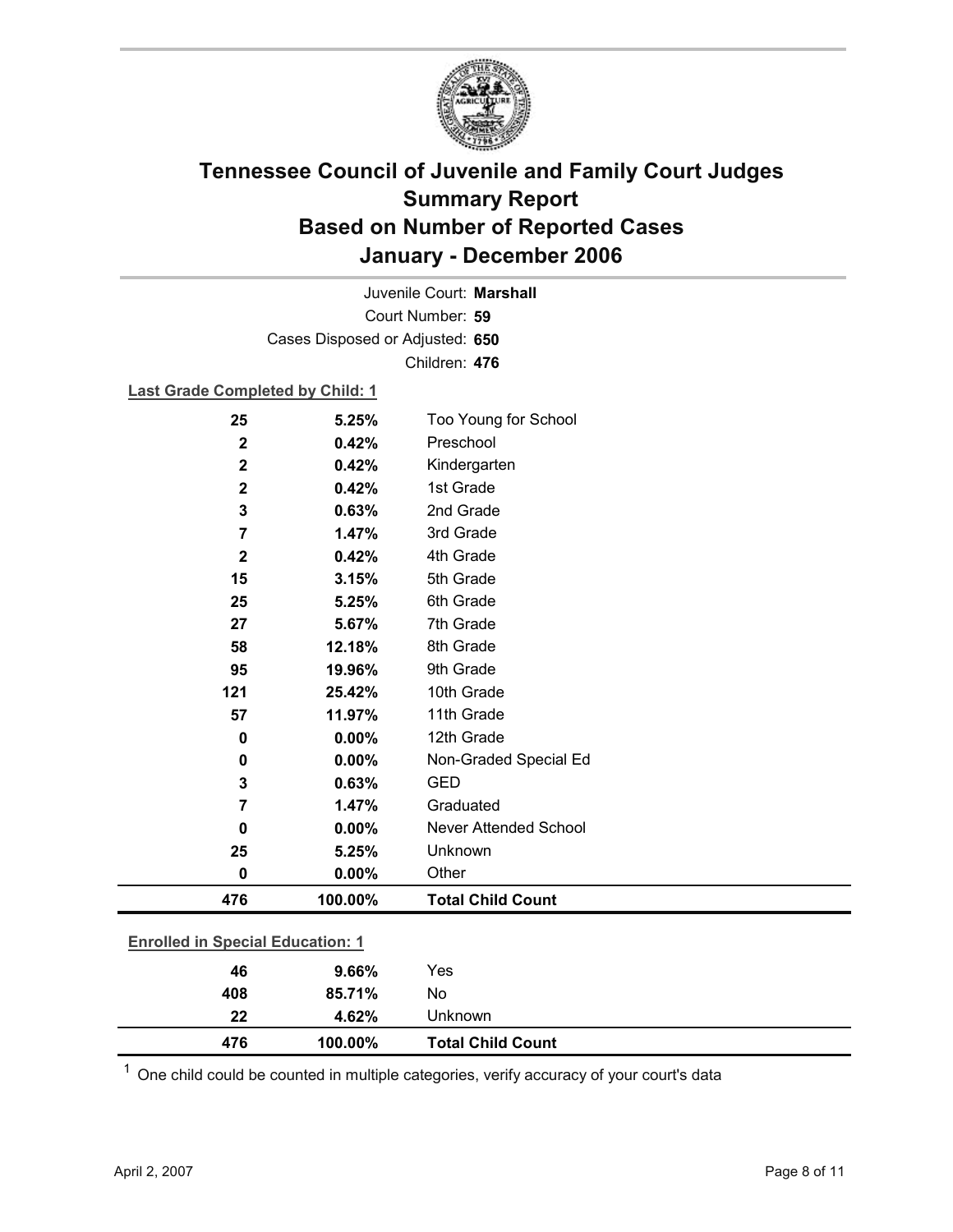

|                              |                                 | Juvenile Court: Marshall  |
|------------------------------|---------------------------------|---------------------------|
|                              |                                 | Court Number: 59          |
|                              | Cases Disposed or Adjusted: 650 |                           |
|                              |                                 | Children: 476             |
| <b>Action Executed By: 1</b> |                                 |                           |
| 898                          | 96.66%                          | Judge                     |
| 1                            | 0.11%                           | Referee                   |
| 30                           | 3.23%                           | <b>YSO</b>                |
| 0                            | $0.00\%$                        | Other                     |
| 0                            | $0.00\%$                        | Unknown / Not Reported    |
| 929                          | 100.00%                         | <b>Total Action Count</b> |

### **Formal / Informal Actions: 1**

| 0<br>929 | $0.00\%$<br>100.00% | Unknown / Not Reported<br><b>Total Action Count</b> |
|----------|---------------------|-----------------------------------------------------|
| 390      | 41.98%              | Other                                               |
| 19       | 2.05%               | Case Held Open                                      |
| 0        | $0.00\%$            | <b>Review Concluded</b>                             |
| 41       | 4.41%               | <b>Special Proceeding</b>                           |
| 0        | $0.00\%$            | Charges Cleared by Transfer to Adult Court          |
| 0        | $0.00\%$            | <b>Transfer to Adult Court Hearing</b>              |
| 16       | 1.72%               | <b>Pretrial Diversion</b>                           |
| 30       | 3.23%               | Informal Adjustment                                 |
| 0        | $0.00\%$            | <b>Complaint Substantiated Mentally III</b>         |
| 0        | $0.00\%$            | <b>Complaint Substantiated Abused</b>               |
| 40       | 4.31%               | Complaint Substantiated Dependent / Neglected       |
| 70       | 7.53%               | <b>Complaint Substantiated Status Offender</b>      |
| 233      | 25.08%              | <b>Complaint Substantiated Delinquent</b>           |
| 42       | 4.52%               | Retired / Nolle Prosequi                            |
| 48       | 5.17%               | Dismissed                                           |

 $1$  If different than number of Referral Reasons (929), verify accuracy of your court's data.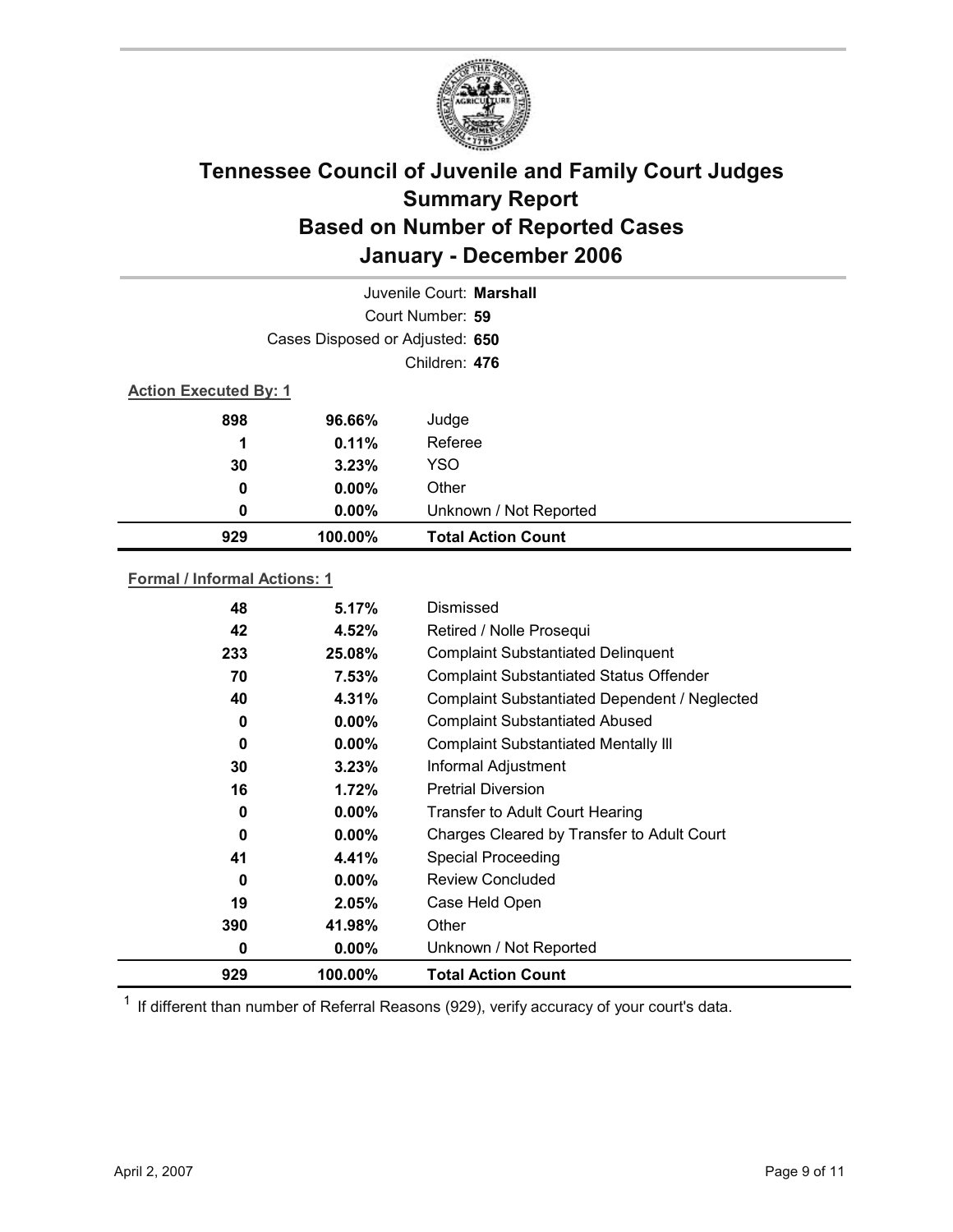

| Juvenile Court: Marshall |                                                       |                                                      |  |  |  |
|--------------------------|-------------------------------------------------------|------------------------------------------------------|--|--|--|
|                          |                                                       | Court Number: 59                                     |  |  |  |
|                          | Cases Disposed or Adjusted: 650                       |                                                      |  |  |  |
|                          |                                                       | Children: 476                                        |  |  |  |
| <b>Case Outcomes:</b>    | There can be multiple outcomes for one child or case. |                                                      |  |  |  |
| 43                       | 2.63%                                                 | Case Dismissed                                       |  |  |  |
| 130                      | 7.97%                                                 | Case Retired or Nolle Prosequi                       |  |  |  |
| 249                      | 15.26%                                                | Warned / Counseled                                   |  |  |  |
| 13                       | 0.80%                                                 | Held Open For Review                                 |  |  |  |
| 86                       | 5.27%                                                 | Supervision / Probation to Juvenile Court            |  |  |  |
| 0                        | 0.00%                                                 | <b>Probation to Parents</b>                          |  |  |  |
| 10                       | 0.61%                                                 | Referral to Another Entity for Supervision / Service |  |  |  |
| 11                       | 0.67%                                                 | Referred for Mental Health Counseling                |  |  |  |
| 4                        | 0.25%                                                 | Referred for Alcohol and Drug Counseling             |  |  |  |
| 0                        | $0.00\%$                                              | Referred to Alternative School                       |  |  |  |
| 0                        | $0.00\%$                                              | Referred to Private Child Agency                     |  |  |  |
| 29                       | 1.78%                                                 | Referred to Defensive Driving School                 |  |  |  |
| 18                       | 1.10%                                                 | Referred to Alcohol Safety School                    |  |  |  |
| 29                       | 1.78%                                                 | Referred to Juvenile Court Education-Based Program   |  |  |  |
| 20                       | 1.23%                                                 | Driver's License Held Informally                     |  |  |  |
| 0                        | $0.00\%$                                              | <b>Voluntary Placement with DMHMR</b>                |  |  |  |
| 0                        | $0.00\%$                                              | Private Mental Health Placement                      |  |  |  |
| 0                        | $0.00\%$                                              | <b>Private MR Placement</b>                          |  |  |  |
| 0                        | $0.00\%$                                              | Placement with City/County Agency/Facility           |  |  |  |
| 0                        | $0.00\%$                                              | Placement with Relative / Other Individual           |  |  |  |
| 112                      | 6.86%                                                 | Fine                                                 |  |  |  |
| 73                       | 4.47%                                                 | <b>Public Service</b>                                |  |  |  |
| 37                       | 2.27%                                                 | Restitution                                          |  |  |  |
| 0                        | $0.00\%$                                              | <b>Runaway Returned</b>                              |  |  |  |
| 15                       | 0.92%                                                 | No Contact Order                                     |  |  |  |
| 0                        | $0.00\%$                                              | Injunction Other than No Contact Order               |  |  |  |
| 29                       | 1.78%                                                 | <b>House Arrest</b>                                  |  |  |  |
| 6                        | 0.37%                                                 | <b>Court Defined Curfew</b>                          |  |  |  |
| 0                        | 0.00%                                                 | Dismissed from Informal Adjustment                   |  |  |  |
| 0                        | 0.00%                                                 | <b>Dismissed from Pretrial Diversion</b>             |  |  |  |
| 1                        | 0.06%                                                 | <b>Released from Probation</b>                       |  |  |  |
| 0                        | $0.00\%$                                              | <b>Transferred to Adult Court</b>                    |  |  |  |
| 0                        | 0.00%                                                 | <b>DMHMR Involuntary Commitment</b>                  |  |  |  |